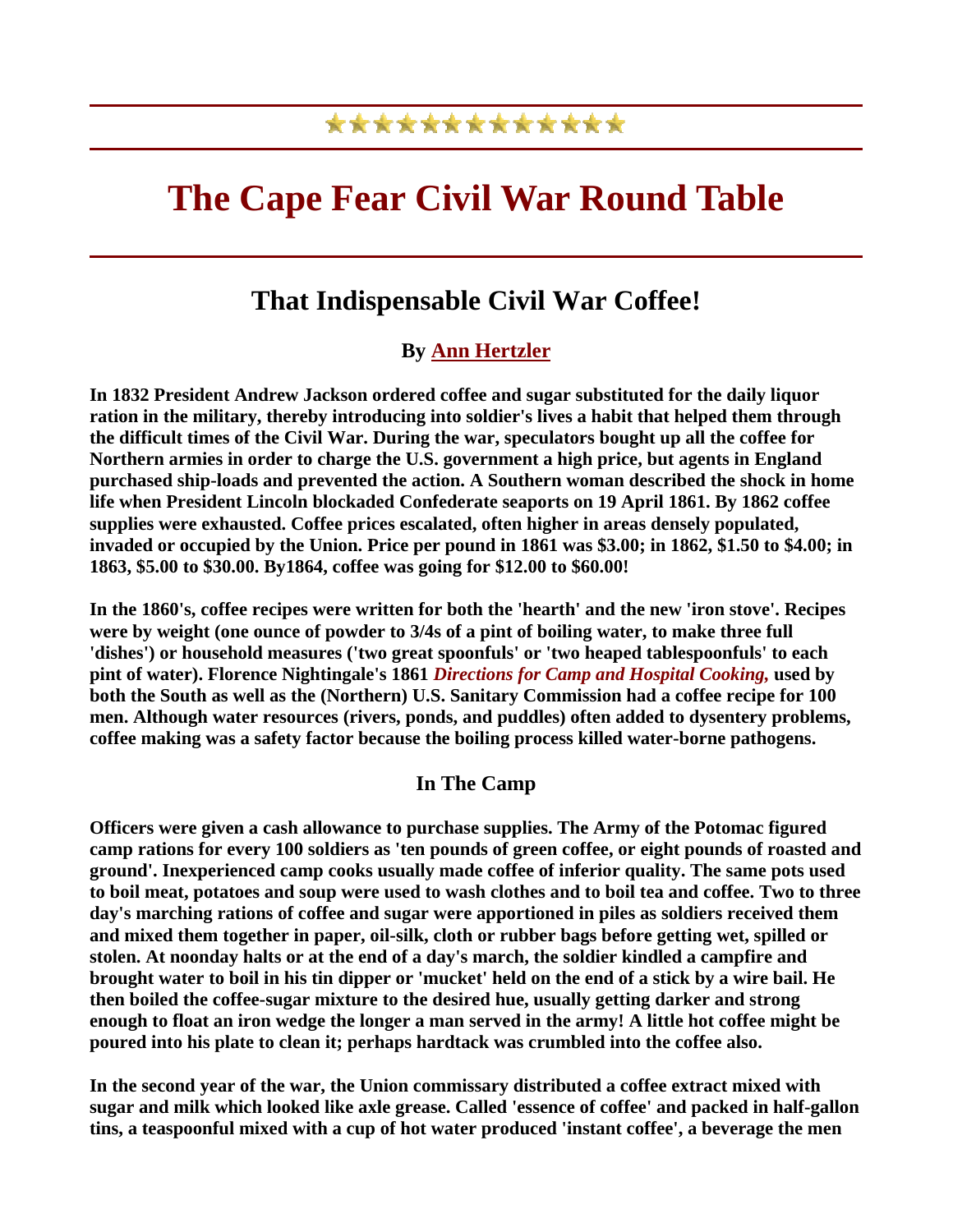**would not drink. It was soon discontinued. The Union bought large quantities of the 'new' (1856) canned condensed milk from Lewis or Borden, an item seldom available to troops on the march. Soldiers could purchase condensed milk from the sutler or receive it in boxes from home or get milk from the army's dairy herds. Stray cows were even milked occasionally, but were more likely slaughtered for food.**

**Men under Grant in 1862 in eastern Tennessee and Mississippi confiscated a huge coffee mill in which they ground hard corn, using the meal for making mush, giving most of them the 'Miss Quick Step'.**

#### **In The Hospital**

**In 1864 in Richmond's general Hospital No. 9, coffee was served on the 'regular' but not on the special diet. Inspection records of Richmond's Jackson Hospital noted that supper consisted only of bad imitation coffee and one slice of baker's bread; breakfast only 3 or 4 ounces of cold coffee in a cup instead of the usual allowance of one pint. In view of scarcity, Confederate Surgeon General Moore directed on 2 December 1863, that coffee should be used solely for medicinal effects as a stimulant. Chimborazo Hospital in Richmond had a barrel of coffee donated by women of the South when food supplies were cut off and sold at exorbitant prices. A July 1863 report said: At Gettysburg we moved up to the depot, close by the town,...a first-rate camping ground, in a large field directly by the track, with unlimited supply of delicious cool water. Here we set up two stove, with four large boilers, always kept full of soup and coffee....Men (including the Rebels) who missed the trains of ambulances to Harrisburg had their wounds attended to and were bathed and fed. We varied our dinners with custard and baked rice puddings, scrambled eggs, codfish hash, corn-starch, and always as much soft bread, tea, coffee, or milk as they wanted'.**

**The U.S. Sanitary Commission describes improvising coffee preparation in hospital menus in camp kettles suspended from long poles; in cast iron caldrons to boil soup, vegetables, meat and tea in succession; in fireplaces, on small sheet iron stoves and on small army stoves.**

#### **Coffee Substitutes**

**Coffee Houses, homes and armies extended coffee with other ingredients or used no coffee beans at all because of availability or to economize. Some described adulterated coffee as delicious, others as nauseating. An 1853 'receipt' book said that no coffee substitute had been found to have the flavor of true coffee.**

**Doctor Thomas F. Wood noted that the hotels in Richmond were not providing genuine coffee but only miserable rye substitutes. In the North:** 

**The diet-kitchen manager of a large military hospital in Madison, Indiana, discovered that the surgeon-in-charge was tampering with the hospital coffee supply, having kitchen workers dry and reuse the grounds, which they occasionally mixed with logwood. Wittenmyer appointed a USCC woman colleague to the task of determining if charges were true....Ultimately, the investigation resulted in the surgeon's resignation.**